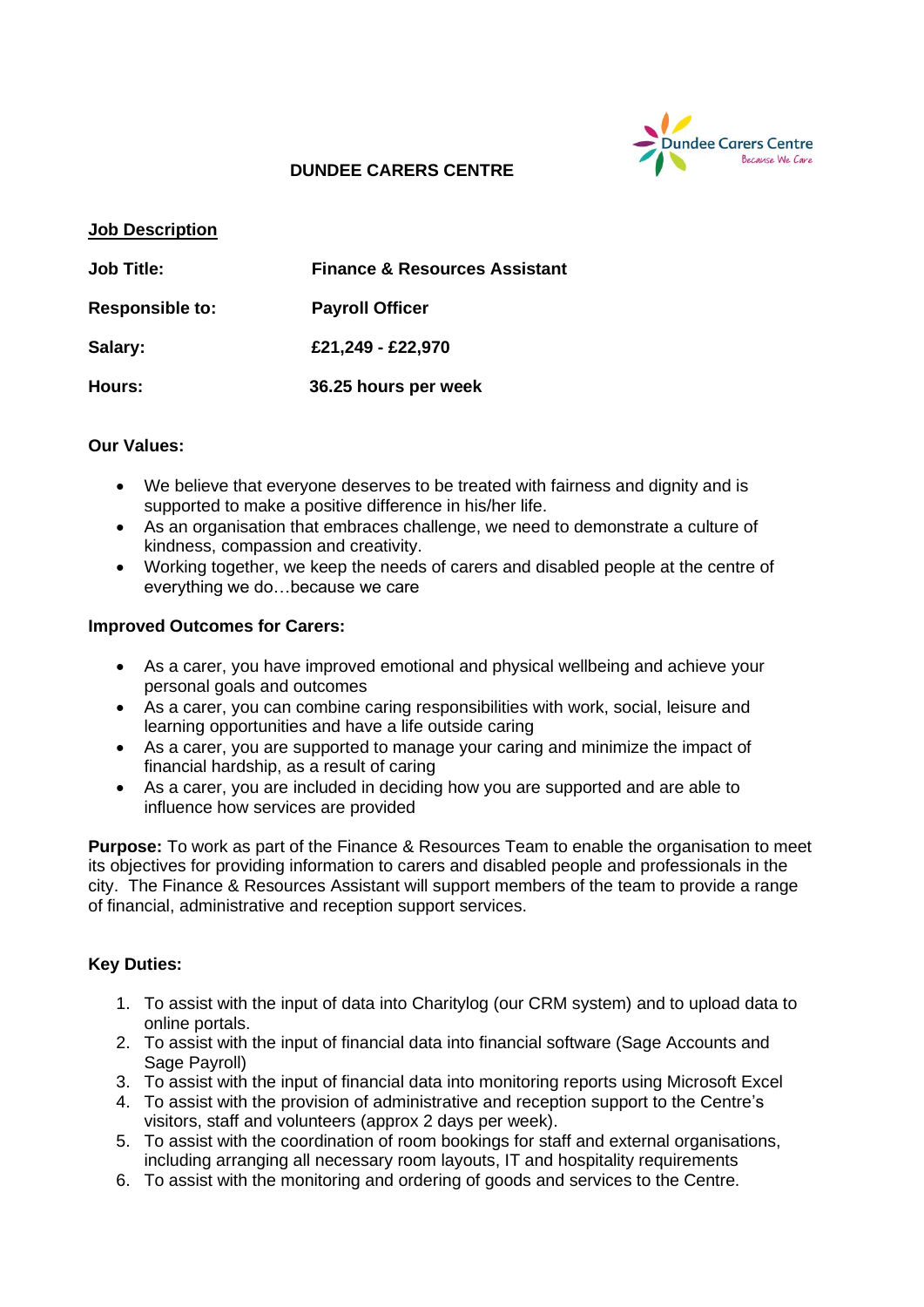## **General Duties:**

- To maintain accurate and confidential records
- To work within the Centre's existing and new policies and procedures
- To work within the Centre's multi-disciplinary team to ensure that all carers and disabled people receive the best service possible
- To undertake all necessary training as identified with the Team Manager (Finance & Resources)
- To assist with the production of reports, research and strategies to inform management, Board and external stakeholders as requested
- To undertake any other duties as required ensuring the development and success of Dundee Carers Centre

The job description is a broad picture of the post at the time of preparation. It should not be seen as an exhaustive list of all possible duties as it is recognised that jobs change over time. Should the duties change radically then the post and grading will be reviewed.

*The Postholder will be required to undertake a Basic Disclosure check*.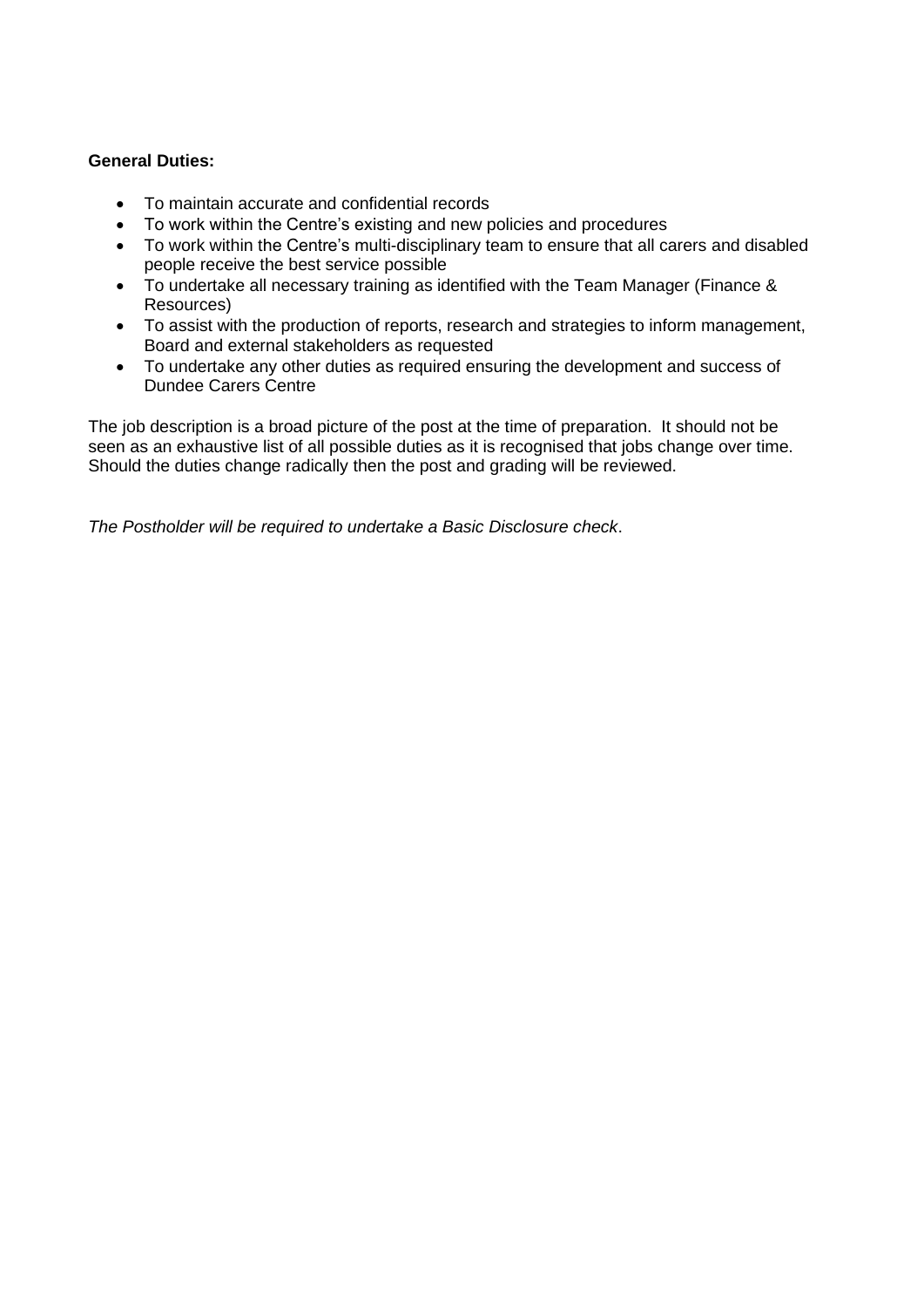# **Dundee Carers Centre**

Finance & Resources Assistant

## PERSON SPECIFICATION

| <b>ATTRIBUTE</b>           | <b>ESSENTIAL</b>                                                                                                                                                                                                                          | <b>DESIRABLE</b>                                                                                                                                                                      |
|----------------------------|-------------------------------------------------------------------------------------------------------------------------------------------------------------------------------------------------------------------------------------------|---------------------------------------------------------------------------------------------------------------------------------------------------------------------------------------|
| Education                  | Good general standard<br>$\bullet$<br>of education.                                                                                                                                                                                       | <b>HNC/HND level</b><br>qualification in office<br>administration,<br>accounting or other<br>related subject                                                                          |
| Knowledge                  | Knowledge of office<br>$\bullet$<br>procedures<br>Microsoft Office software<br>Working with databases<br>Equality and diversity                                                                                                           | Knowledge of sage or<br>$\bullet$<br>other financial<br>software packages<br>Understanding of the<br>٠<br>voluntary sector<br>Understanding of<br>disability and/or<br>caring issues. |
| Experience                 | Working in a busy office<br>$\bullet$<br>environment<br>Maintaining accurate<br>$\bullet$<br>records<br>Working with financial<br>$\bullet$<br>information<br>Dealing with the public<br>Dealing with telephone<br>$\bullet$<br>enquiries | Experience of basic<br>finance and payroll<br>procedures<br>Able to deal with staff<br>in other agencies                                                                              |
| <b>Skills/Abilities</b>    | <b>Excellent communication</b><br>$\bullet$<br>skills<br>Good organisational<br>skills<br>Good IT skills<br>Working with minimal<br>supervision<br>Ability to prioritise<br>workload<br>Maintaining<br>$\bullet$<br>confidentiality       |                                                                                                                                                                                       |
| <b>Personal Attributes</b> | Ability to work in a team<br>$\bullet$<br>as well as own initiative<br>Resourceful and creative<br>approach                                                                                                                               |                                                                                                                                                                                       |